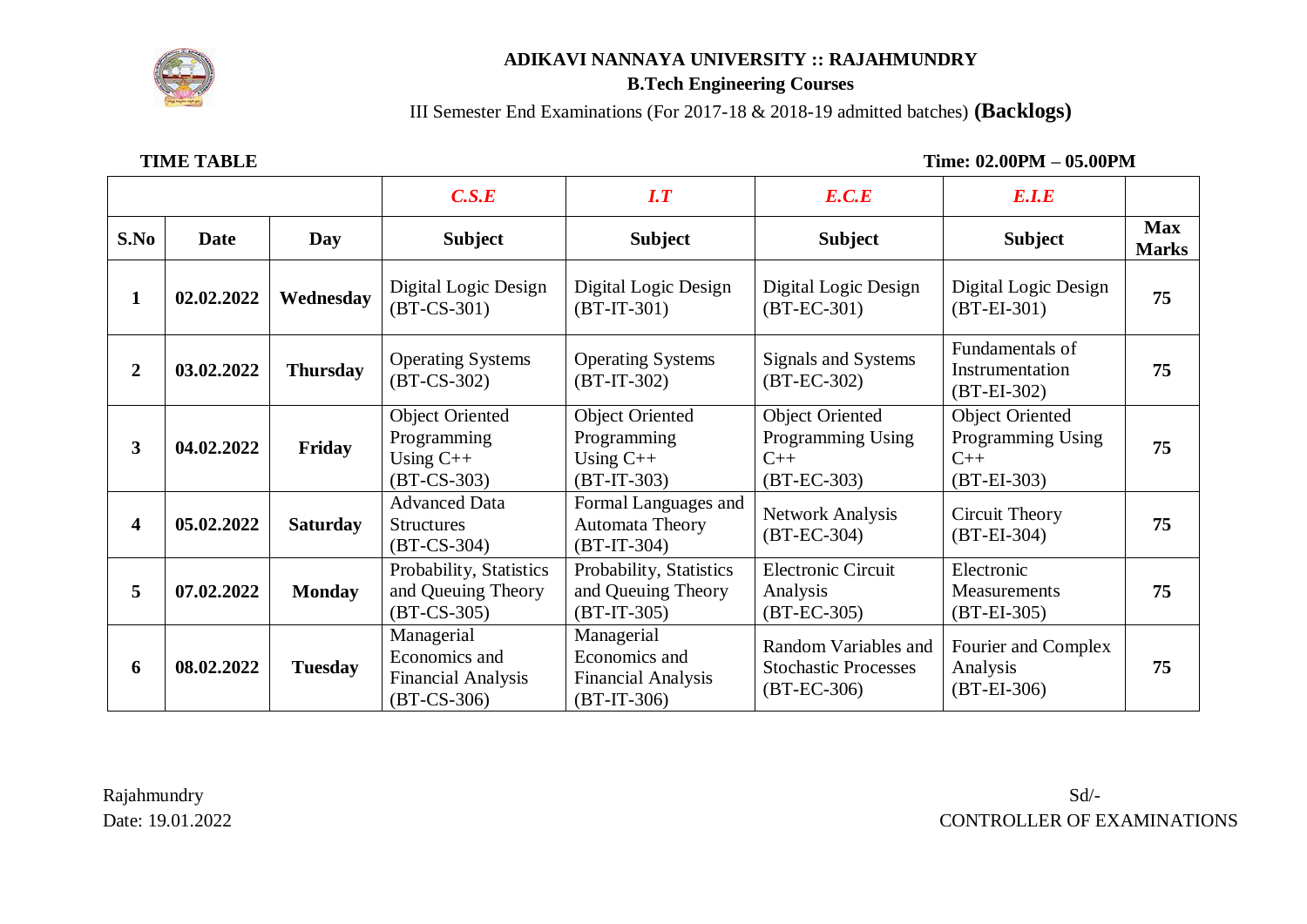## **ADIKAVI NANNAYA UNIVERSITY :: RAJAHMUNDRY**



# **B.Tech Engineering Courses**

III Semester End Examinations (for 2019-20 admitted batch - **Backlogs**)

 **TIME TABLE Time: 02.00PM – 05.00PM**

|                |             |                 | C.S.E                                                                                                         | E.C.E                                                                             | <b>CIVIL</b>                                                                        | <b>MECHANICAL</b>                                            |                            |
|----------------|-------------|-----------------|---------------------------------------------------------------------------------------------------------------|-----------------------------------------------------------------------------------|-------------------------------------------------------------------------------------|--------------------------------------------------------------|----------------------------|
| S.No           | <b>Date</b> | Day             | <b>Subject</b>                                                                                                | <b>Subject</b>                                                                    | <b>Subject</b>                                                                      | <b>Subject</b>                                               | <b>Max</b><br><b>Marks</b> |
| 1              | 02.02.2022  | Wednesday       | Database Management<br>System<br>$(BT-CS-311)$                                                                | <b>Electronic Devices and</b><br>Circuits<br>$(BT-EC-312)$                        | Probability and Statistics<br>$(BT-CI-ME-311)$<br>(Common for CIVIL and MECHANICAL) |                                                              | 75                         |
| $\overline{2}$ | 03.02.2022  | <b>Thursday</b> | Software Engineering<br>$(BT-CS-312)$                                                                         | Probability Theory and<br><b>Stochastic Processes</b><br>$(BT-EC-311)$            | Strength of<br>Materials<br>$(BT-CI-312)$                                           | Applied<br>Thermodynamics<br>$(BT-ME-312)$                   | 75                         |
| $\overline{3}$ | 04.02.2022  | Friday          | Data Structures<br>$(BT-CS-313)$                                                                              | Signals and Systems<br>$(BT-EC-313)$                                              | Surveying and<br>Geometrics<br>$(BT-CI-313)$                                        | Mechanic of Solids<br>$(BT-ME-313)$                          | 75                         |
| 4              | 05.02.2022  | <b>Saturday</b> | <b>Operating System</b><br>$(BT-CS-314)$                                                                      | Switching Theory and<br>Logic Design<br>$(BT-EC-314)$                             | <b>Fluid Mechanics</b><br>$(BT-CI-314)$                                             | Metallurgy $&$<br><b>Material Science</b><br>$(BT-ME-314)$   | 75                         |
| 5              | 07.02.2022  | <b>Monday</b>   | Probability Statistics and<br>Queuing Theory<br>$(BT-CS-315)$                                                 | Electromagnetic Field<br>Theory and<br><b>Transmission Lines</b><br>$(BT-EC-315)$ | <b>Building</b><br>Materials,<br>Construction and<br>Planning<br>$(BT-CI-315)$      | Fluid Mechanics &<br>Hydraulic<br>Machinery<br>$(BT-ME-315)$ | 75                         |
| 6              | 08.02.2022  | <b>Tuesday</b>  | <b>Essence of Indian Traditional Knowledge</b><br>$(BT-C-316)$<br>(Common for CSE, ECE, CIVIL and MECHANICAL) |                                                                                   |                                                                                     |                                                              | 75                         |